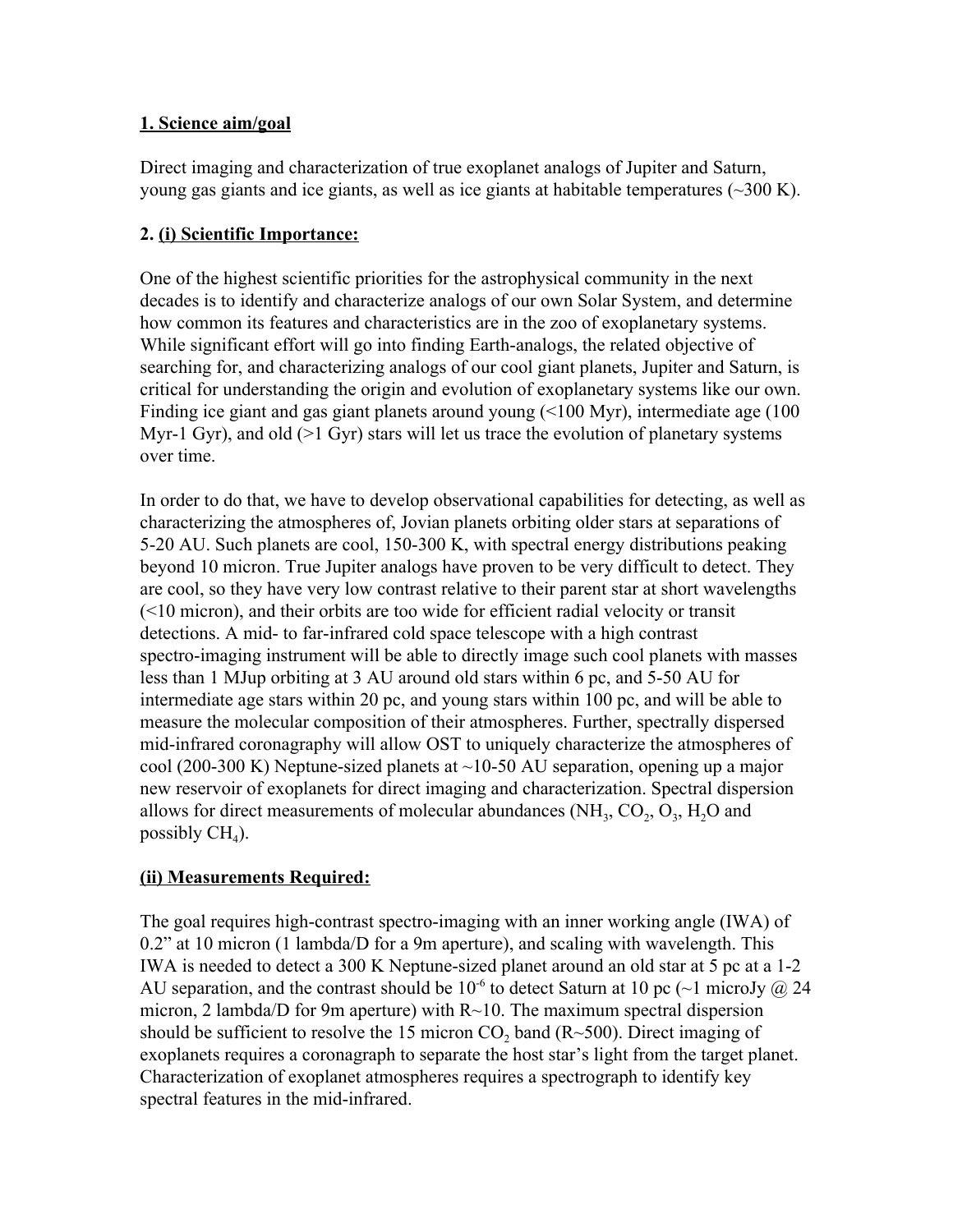### **(iii) Uniqueness to 10**µ**m to few mm wavelength facility:**

No current facility is able to detect true exo-Jovian analogs and measure the molecular composition of their atmospheres. In particular CO2 and nitrogen-bearing species (NH3) are unique to the mid-infrared, and molecular bands at longer wavelengths are less blended, allowing for more quantitative characterization. Future ground-based facilities like TMT are likely to be limited to wavelengths of 10 microns and bluer. Distinctions between CH<sub>4</sub>-dominated vs. CO-dominated atmosphere constrains the phase space of the underlying atmospheric chemistry.

### **(iv) Longevity/Durability:**

The Transiting Exoplanet Survey Satellite (TESS) mission is scheduled to launch in December 2017. TESS will survey approximately 500,000 nearby stars and is expected to detect transits from about 3,000 systems. While TESS will not detect Jovian analogs in wide orbits, any TESS systems will be ideal targets for direct imaging searches and spectral characterization with OST.

The James Webb Space Telescope (JWST) is scheduled to launch in October 2018. JWST will provide extensive spectral characterization of planetary atmospheres of TESS planets in short orbits, but will not be able to detect and characterize many giant planets (other than the youngest, high-mass planets found by ground-based NIR direct imaging) at 5 AU, as this is within the inner working angle and limiting contrast of JWST-MIRI  $(0.33"$  at 10.65 micron, contrast of a few  $10^{-4}$ , Boccaletti et al. 2015). Further, there is no spectrally dispersed high-contrast mode on JWST.

WFIRST's microlensing mission will be able to detect giant planets in Solar System orbits, but it will not be possible to follow up these detections with other facilities or characterize their atmospheres. However, once WFIRST has determined the frequency and mass distribution of Jovian analogs, it will be critical to develop instruments capable of characterizing this, still uncharted, population of exoplanets. The WFIRST coronagraph will be able to study  $\sim$  1-5 AU Jupiter-mass and Neptune-mass planets around the closest stars in reflected visible light, but not the mid-IR molecular features that OST is sensitive to.

| Parameter         | Unit | Required     | Desired      | Comments                 |
|-------------------|------|--------------|--------------|--------------------------|
|                   |      | value        | Value        |                          |
| Wavelength/band   | um   | $9 \mu m$ to | $5 \mu m$ to |                          |
|                   |      | $40 \mu m$   | $40 \mu m$   |                          |
| Number of targets |      | 100          | 1000         | Depends on integration   |
|                   |      |              |              | time required to resolve |
|                   |      |              |              | key spectral features    |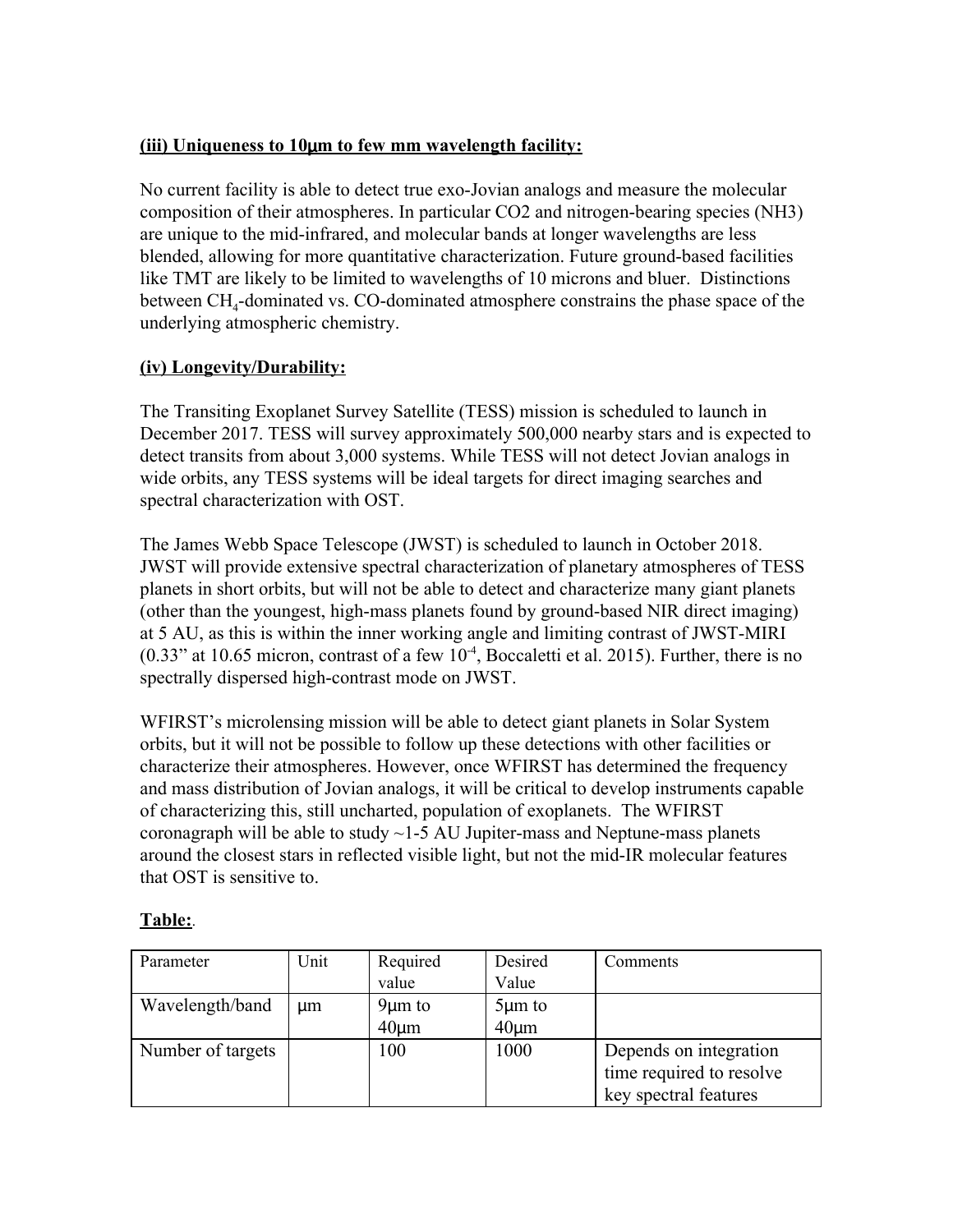| Survey area              | deg. <sup>2</sup>          | N/A                   | N/A                   |                            |  |
|--------------------------|----------------------------|-----------------------|-----------------------|----------------------------|--|
| Angular                  | arcsec                     | 0.4"                  | 0.2"                  | At 10 micron               |  |
| resolution               |                            |                       |                       |                            |  |
| Spectral                 | $\Delta \lambda / \lambda$ | 200                   | 500                   | To resolve the CO2 band    |  |
| resolution               |                            |                       |                       |                            |  |
| Bandwidth                |                            | 10 micron             | 10 micron             |                            |  |
| Continuum                | $\mu Jy$                   |                       |                       | To detect a Saturn analog  |  |
| Sensitivity $(1 \sigma)$ |                            |                       |                       |                            |  |
| Spectral line            | $W m^{-2}$                 | N/A                   | N/A                   |                            |  |
| sensitivity $(1 \sigma)$ |                            |                       |                       |                            |  |
| Signal -to-noise         |                            | 10                    | 10                    | To confidently detect      |  |
|                          |                            |                       |                       | molecular absorption bands |  |
| Field of Regard          | <b>Sr</b>                  | 4pi                   | 4pi                   |                            |  |
| Cadence                  |                            | 1 year                | 1 year                |                            |  |
| Any other                | Contrast                   | $10^{-6}$ (a) $0.2$ " | $10^{-7}$ (a) $0.2$ " | To detect a Saturn analog  |  |
| requirement              |                            |                       |                       | or a warm Neptune          |  |

# **5. Key references:**

Bell, Mamajek, and Naylor 2015 MNRAS 454 593 Boccaletti et al. 2015, PASP, 127, 633 Boccaletti et al. 2011, ASPC, 450, 163 Nielsen et al. 2013, ApJ 776 4 Seager & Deming 2010, ARA&A, 48, 631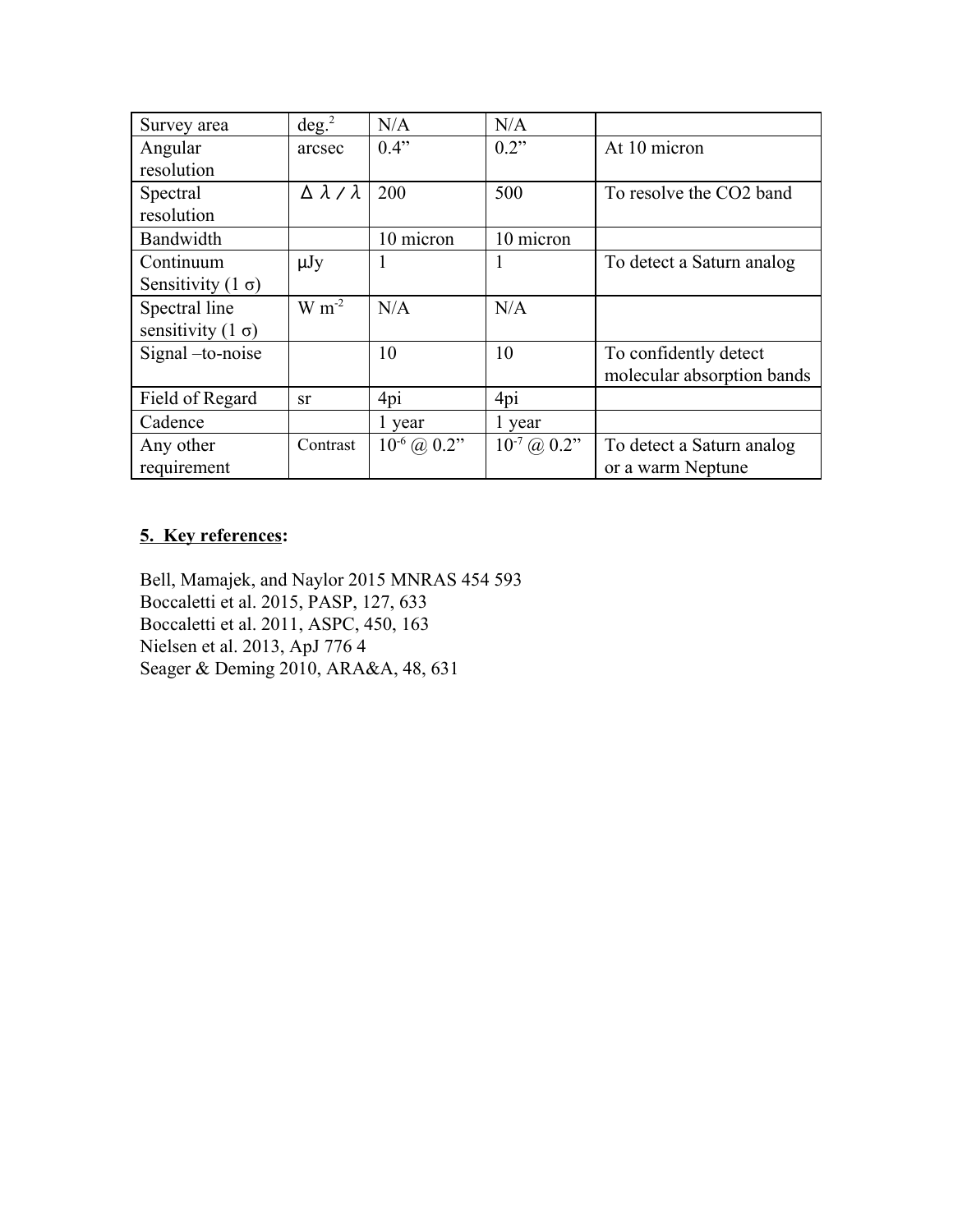# **Appendix**



*Figure 1: Emission spectrum of Jupiter, as observed by Cassini (Kunde et al. 2004). Note the dominance of water, ammonia and hydrocarbons.*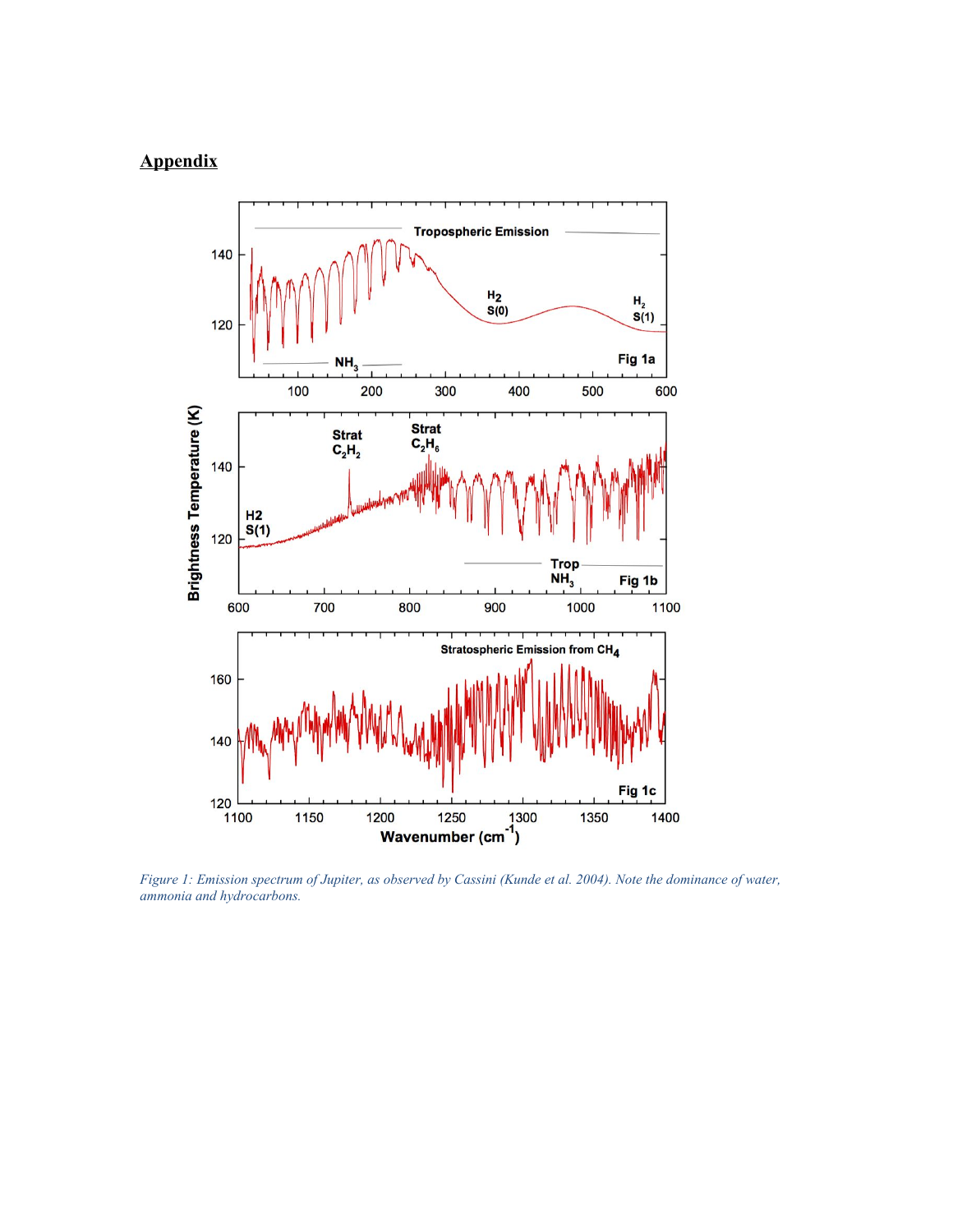

*Figure 2: Model emission spectra of GJ 436B at 700 K (left) and 400 K (right), showing how the contrast of cool planets is high only beyond 10 micron (M. Agundez).*



*Figure 3: (left) Sensitivity to gas giant and ice giant planets around 490 young, nearby stars (right) from Bell et al. 2016, assuming an IWA of 2 lambda/D, 9m aperture, and contrast of 10-6 .*